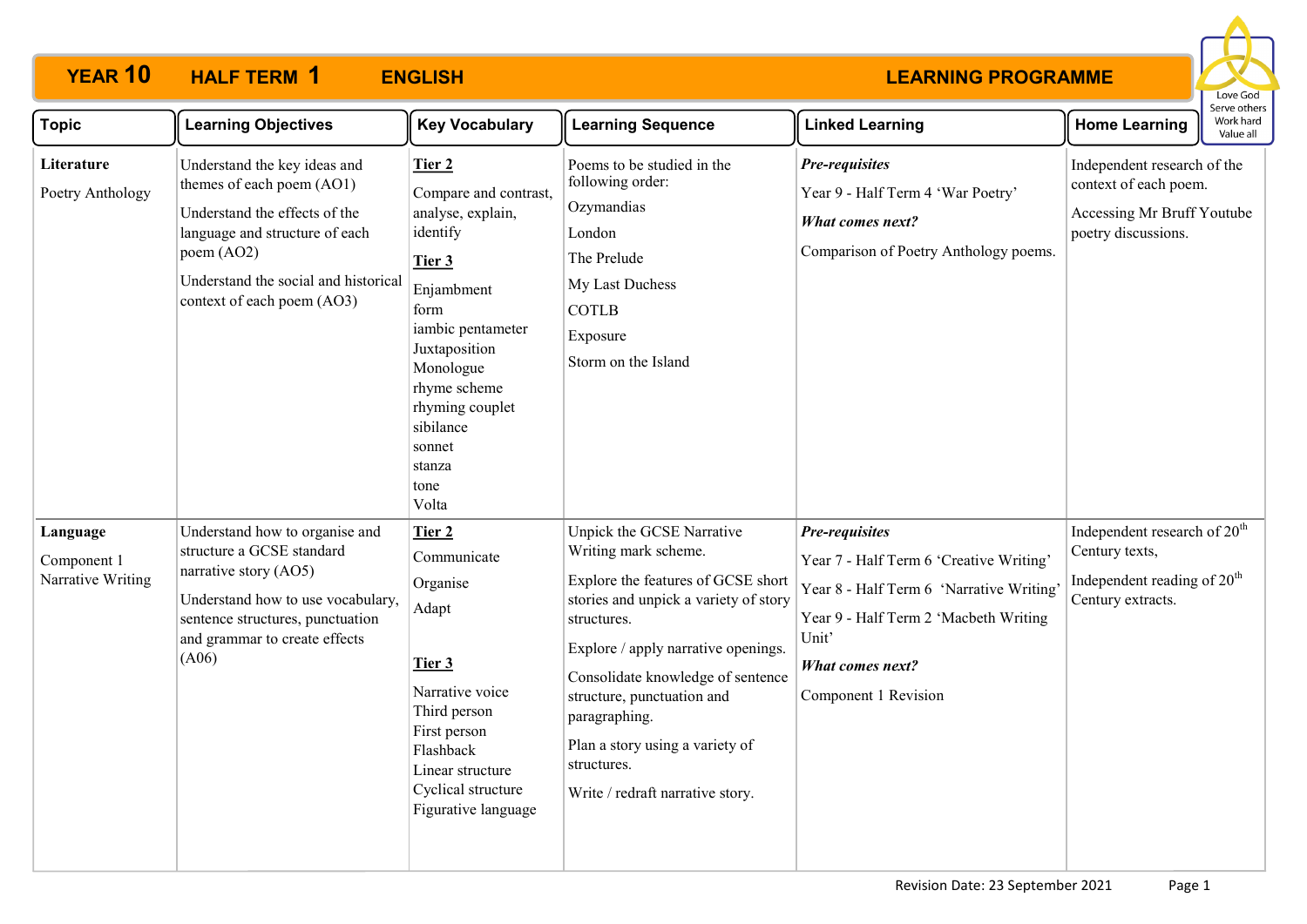

| <b>Topic</b>                                      | <b>Learning Objectives</b>                                                                                                                                                                                                               | <b>Key Vocabulary</b>                                                                                                                                            | <b>Learning Sequence</b>                                                                                                                                                                                                                                                                                                   | <b>Linked Learning</b>                                                                                                                                  | <b>Home Learning</b>                                                                                                       | ei ve otriers<br>Work hard<br>Value all |
|---------------------------------------------------|------------------------------------------------------------------------------------------------------------------------------------------------------------------------------------------------------------------------------------------|------------------------------------------------------------------------------------------------------------------------------------------------------------------|----------------------------------------------------------------------------------------------------------------------------------------------------------------------------------------------------------------------------------------------------------------------------------------------------------------------------|---------------------------------------------------------------------------------------------------------------------------------------------------------|----------------------------------------------------------------------------------------------------------------------------|-----------------------------------------|
| Language<br>Component 1<br><b>Fiction Reading</b> | Understand how to read and<br>understand fiction extracts (AO1)<br>Understand the effects of the<br>language and structure employed in<br>a fiction extract (A02)<br>Understand how to evaluate the<br>impact of a fiction extract (AO4) | <b>Tier 2:</b><br>Identify<br>List<br>Explain<br>Analyse<br>Evaluate<br>Interpret<br>Tier 3<br>Tone<br>Figurative language<br>Dialogue<br>Action<br>Connotations | Introduce Component 1 checklists.<br>Practice extracting explicit and<br>implicit information from a fiction<br>text.<br>Explore how writer's use language<br>and structure to create meaning and<br>effects.<br>Consolidate understanding of<br>'evaluation'<br>Practice applying evaluation skills<br>to a fiction text. | <b>Pre-requisites</b><br>Year 7 - Half Term 3 'Post 1914 Novel'<br>Year 8 - Half Term 2 'Pre and Post 1914<br>Short Stories'<br><b>What comes next?</b> | Independent research of 20 <sup>th</sup><br>Century texts,<br>Independent reading of 20 <sup>th</sup><br>Century extracts. |                                         |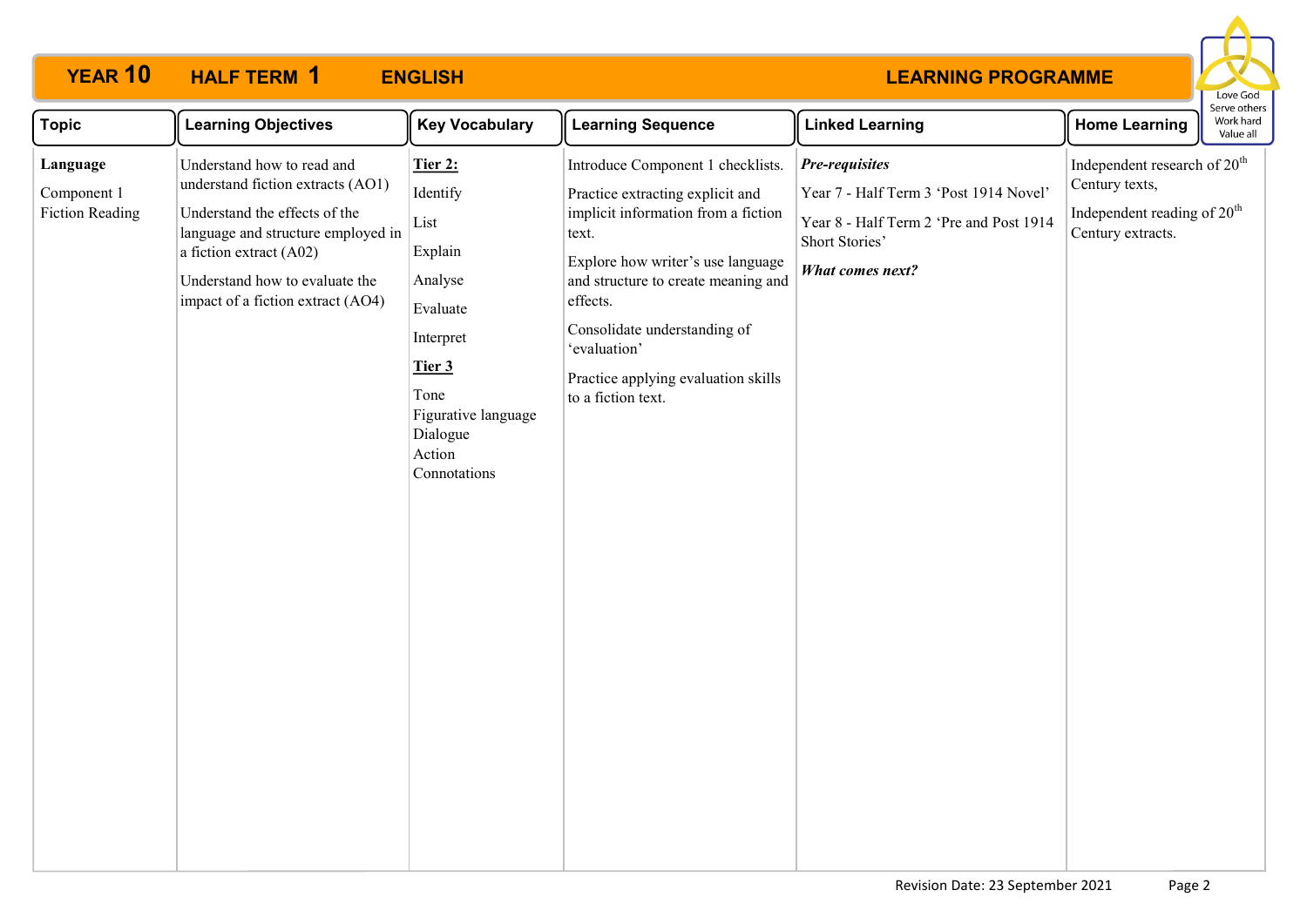

| <b>Topic</b>                   | <b>Learning Objectives</b>                                                                                                                                                                                       | <b>Key Vocabulary</b>                                                                                                                                                                                                                    | <b>Learning Sequence</b>                                                                                                                                                          | <b>Linked Learning</b>                                                                                         | <b>Home Learning</b>                                                                                      | Serve others<br>Work hard<br>Value all |
|--------------------------------|------------------------------------------------------------------------------------------------------------------------------------------------------------------------------------------------------------------|------------------------------------------------------------------------------------------------------------------------------------------------------------------------------------------------------------------------------------------|-----------------------------------------------------------------------------------------------------------------------------------------------------------------------------------|----------------------------------------------------------------------------------------------------------------|-----------------------------------------------------------------------------------------------------------|----------------------------------------|
| Literature<br>Poetry Anthology | Understand the key ideas and<br>themes of each poem (AO1)<br>Understand the effects of the<br>language and structure of each<br>poem (AO2)<br>Understand the social and historical<br>context of each poem (AO3) | Tier 2<br>Compare and contrast,<br>analyse, explain,<br>identify<br>Tier 3<br>Enjambment<br>form<br>iambic pentameter<br>Juxtaposition<br>Monologue<br>rhyme scheme<br>rhyming couplet<br>sibilance<br>sonnet<br>stanza<br>tone<br>Volta | Poems to be studied in the<br>following order:<br><b>Bayonet Charge</b><br>Remains<br>Poppies<br>War Photographer<br>Tissue<br>The Emigree<br>Checking Out Me History<br>Kamikaze | Pre-requisites<br>Year 9-Half Term 4 'War Poetry'<br>What comes next?<br>Comparison of Poetry Anthology poems. | Independent research of the<br>context of each poem.<br>Accessing Mr Bruff Youtube<br>poetry discussions. |                                        |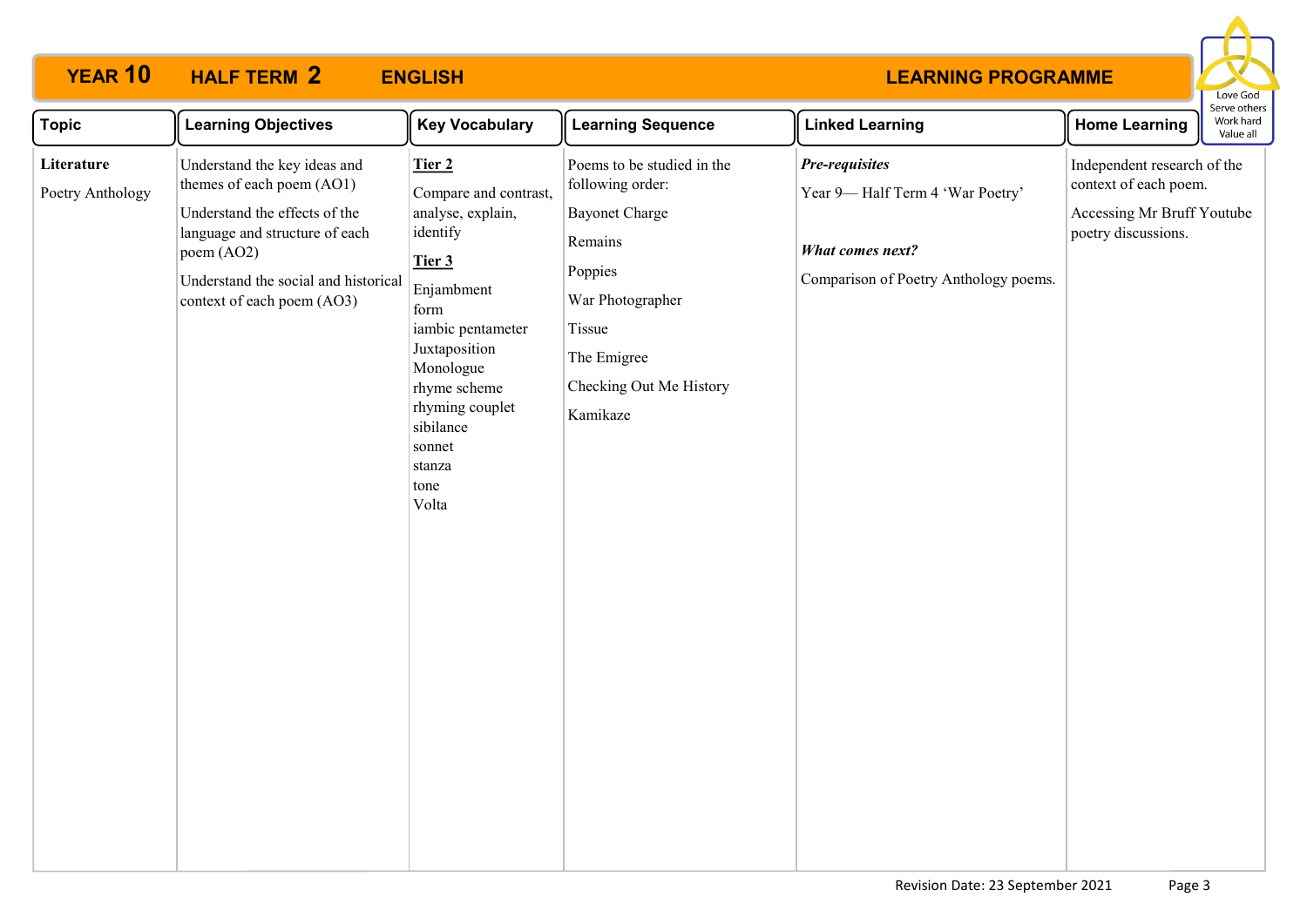

| Understand the key ideas and<br>Exploration of the Edwardian<br>Poetry Anthology booklet to<br>Literature<br>Pre-requisites<br>Tier 2<br>themes of the play (AO1)<br>recap learning of poems<br>context.<br>Identify, analyse,<br>Year 8-Half Term 2 Short Stories-<br>Modern Drama An<br>studied in half term 1.<br>skills including inference and character<br><b>Inspector Calls</b><br>Understand the effects of the<br>explain, evaluate<br>Reading of the play combined with<br>language and structure of the play<br>plot, character and theme activities.<br>analysis.<br>(AO2)<br>Year 9-Half Term 1 Willy Russell-<br>Activities focusing on Priestley's<br>Tier 3<br>Understand the social and historical<br>use of language and structure<br>the skills needed to study a play.<br>Dramatic irony<br>throughout the play.<br>context of the play (AO3)<br>What comes next?<br>Irony<br>Literature Paper 2 Mock Exam in the<br>Realism<br>Summer term.<br>Socialism<br>Capitalism<br>Young vs old<br>Position of women<br>Time<br>Responsibility<br>Morality<br>Survival of the fittest | <b>Topic</b> | <b>Learning Objectives</b> | <b>Key Vocabulary</b> | <b>Learning Sequence</b> | <b>Linked Learning</b> | <b>Home Learning</b> | serve other<br>Work hard<br>Value all |
|----------------------------------------------------------------------------------------------------------------------------------------------------------------------------------------------------------------------------------------------------------------------------------------------------------------------------------------------------------------------------------------------------------------------------------------------------------------------------------------------------------------------------------------------------------------------------------------------------------------------------------------------------------------------------------------------------------------------------------------------------------------------------------------------------------------------------------------------------------------------------------------------------------------------------------------------------------------------------------------------------------------------------------------------------------------------------------------------------|--------------|----------------------------|-----------------------|--------------------------|------------------------|----------------------|---------------------------------------|
| Patriarchal society                                                                                                                                                                                                                                                                                                                                                                                                                                                                                                                                                                                                                                                                                                                                                                                                                                                                                                                                                                                                                                                                                |              |                            | Suffragettes          |                          |                        |                      |                                       |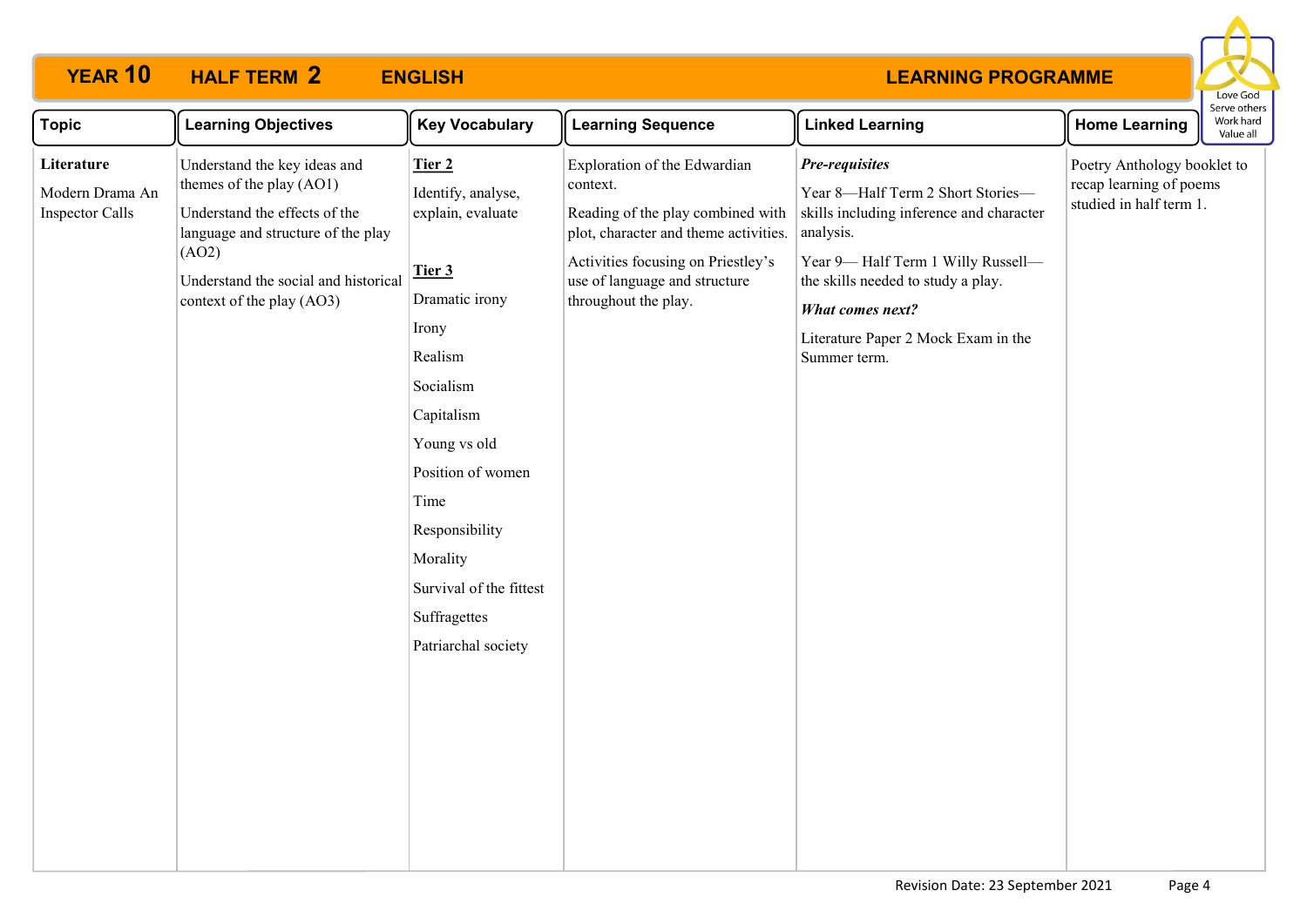

| <b>Topic</b>                                            | <b>Learning Objectives</b>                                                                                                                                                                                      | <b>Key Vocabulary</b>                                                                                                                                                                                                                                                       | <b>Learning Sequence</b>                                                                                                                                                                                                                         | <b>Linked Learning</b>                                                                                                                                                                                                                                                    | <b>Home Learning</b>                                                                | Work hard<br>Value all |
|---------------------------------------------------------|-----------------------------------------------------------------------------------------------------------------------------------------------------------------------------------------------------------------|-----------------------------------------------------------------------------------------------------------------------------------------------------------------------------------------------------------------------------------------------------------------------------|--------------------------------------------------------------------------------------------------------------------------------------------------------------------------------------------------------------------------------------------------|---------------------------------------------------------------------------------------------------------------------------------------------------------------------------------------------------------------------------------------------------------------------------|-------------------------------------------------------------------------------------|------------------------|
| Literature<br>Modern Drama An<br><b>Inspector Calls</b> | Understand the key ideas and<br>themes of the play (AO1)<br>Understand the effects of the lan-<br>guage and structure of the play<br>(AO2)<br>Understand the social and historical<br>context of the play (AO3) | Tier 2<br>Identify, analyse, ex-<br>plain, evaluate<br>Tier 3<br>Dramatic irony<br>Irony<br>Realism<br>Socialism<br>Capitalism<br>Young vs old<br>Position of women<br>Time<br>Responsibility<br>Morality<br>Survival of the fittest<br>Suffragettes<br>Patriarchal society | Exploration of the Edwardian con-<br>text.<br>Reading of the play combined with<br>plot, character and theme activities.<br>Activities focusing on Priestley's<br>use of language and structure<br>throughout the play.<br>Essay writing skills. | Pre-requisites<br>Year 8-Half Term 2 Short Stories-<br>skills including inference and character<br>analysis.<br>Year 9-Half Term 1 Willy Russell-<br>the skills needed to study a play.<br><b>What comes next?</b><br>Literature Paper 2 Mock Exam in the<br>Summer term. | Poetry Anthology booklet to<br>recap learning of poems stud-<br>ied in half term 2. |                        |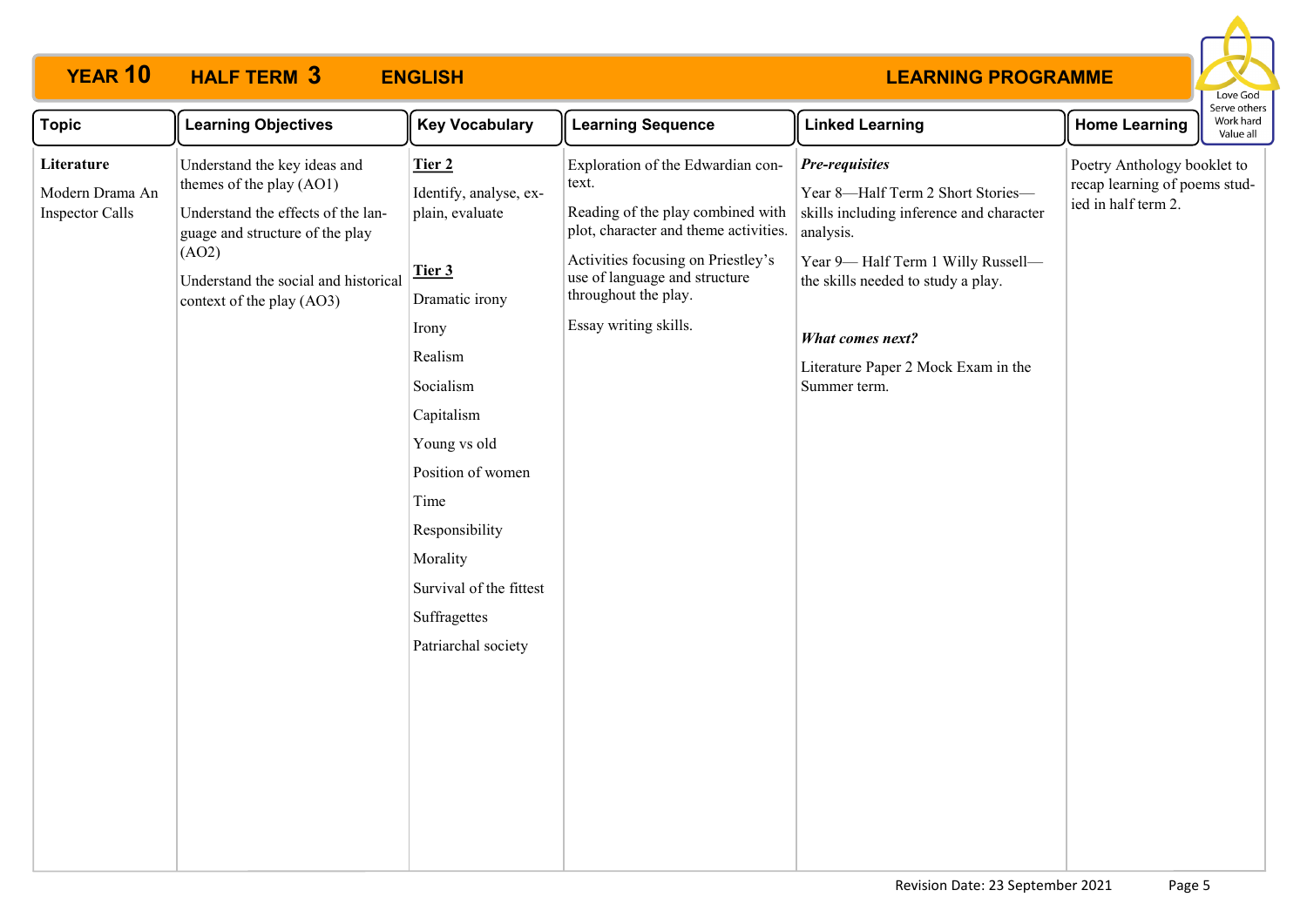

| <b>Topic</b>                                        | <b>Learning Objectives</b>                                                                                                                                                                              | <b>Key Vocabulary</b>                                                                                                                                                                                                 | <b>Learning Sequence</b>                                                                                                                                                                                                                                                                                                                              | <b>Linked Learning</b>                                                                                                                                                                                                                                                                                                                     | <b>Home Learning</b>                           | serve otrie<br>Work hard<br>Value all |
|-----------------------------------------------------|---------------------------------------------------------------------------------------------------------------------------------------------------------------------------------------------------------|-----------------------------------------------------------------------------------------------------------------------------------------------------------------------------------------------------------------------|-------------------------------------------------------------------------------------------------------------------------------------------------------------------------------------------------------------------------------------------------------------------------------------------------------------------------------------------------------|--------------------------------------------------------------------------------------------------------------------------------------------------------------------------------------------------------------------------------------------------------------------------------------------------------------------------------------------|------------------------------------------------|---------------------------------------|
| Language<br>Component 2<br>Transactional<br>writing | Understand how to organise and<br>structure a GCSE standard<br>narrative story (AO5)<br>Understand how to use vocabulary,<br>sentence structures, punctuation<br>and grammar to create effects<br>(A06) | Tier 2<br>Communicate<br>Organise<br>Adapt<br>Tier 3<br>Purpose<br>Audience<br>Format<br>Tone<br>Rhetoric<br>Advise<br>Inform<br>Argue<br>Persuade<br>Review<br>Formal letter<br>Informal letter<br>Article<br>Report | Unpick the GCSE Transactional<br>writing mark scheme.<br>Explore the features of a variety of<br>non-fiction texts.<br>Explore formal and informal<br>writing styles.<br>Consolidate knowledge of sentence<br>structure, punctuation and<br>paragraphing.<br>Plan a transactional task<br>Write a transactional text<br>Redraft a transactional text. | Pre-requisites<br>Year 7-Half Term 2 The History of<br>English—writing an article about<br>Elizabethan England.<br>Year 8-Half Term 3 and 4 Explore the<br>theme of Justice-Formal letter and<br>article writing<br>Year 9-Half Term 6 'Speech Writing<br><b>What comes next?</b><br>Language Component 2 Mock Exam in<br>the Summer term. | Independent reading of<br>transactional texts. |                                       |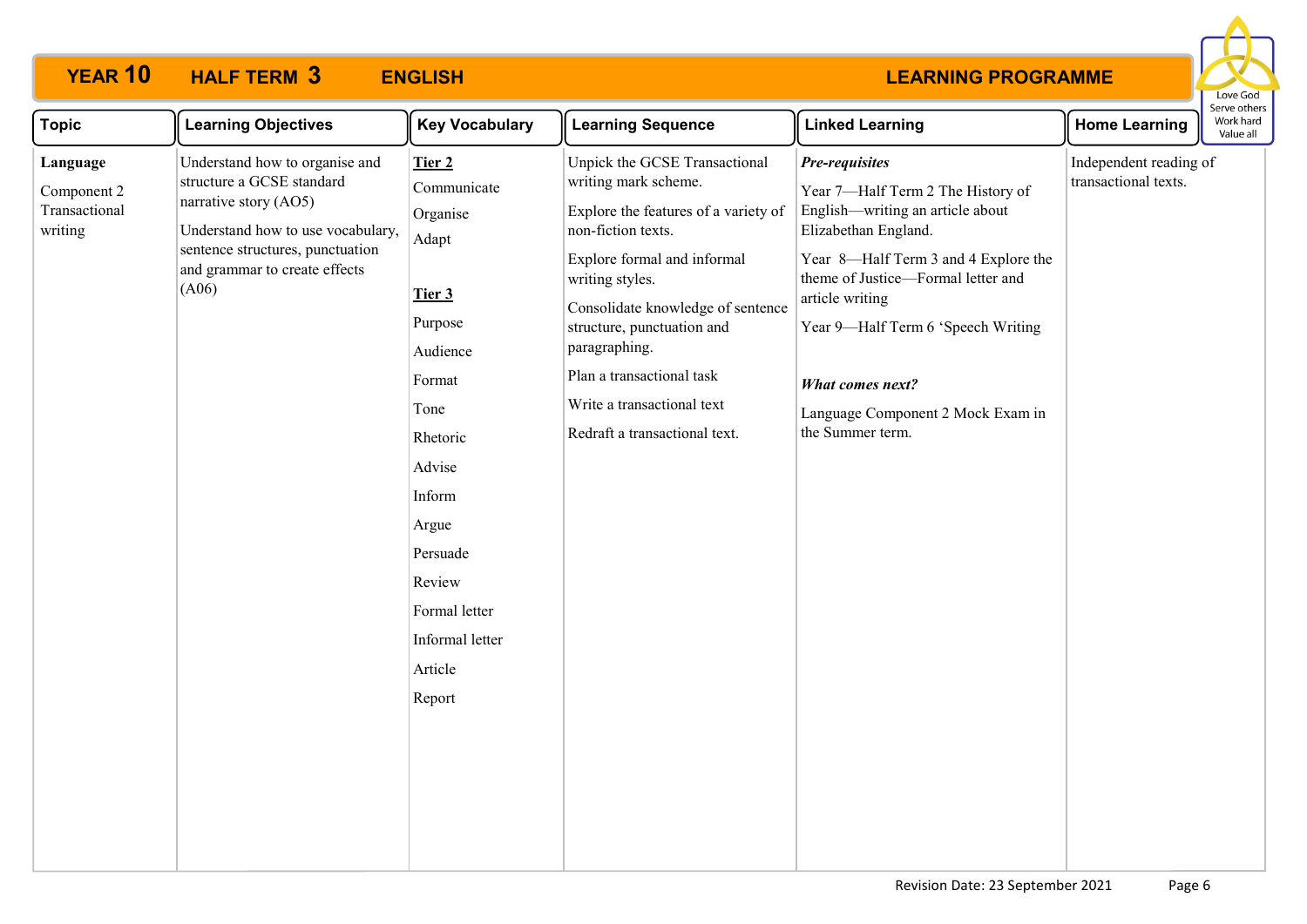

| <b>Topic</b>                                                                               | <b>Learning Objectives</b>                                                                                                                                                                                                                                                                                                                                               | <b>Key Vocabulary</b>                                                                                                                                                | <b>Learning Sequence</b>                                                                                                                                                                                                                                                                                                                                                                                                                                                         | <b>Linked Learning</b>                                                                                                                                                                                                            | <b>Home Learning</b> | Serve others<br>Work hard<br>Value all |
|--------------------------------------------------------------------------------------------|--------------------------------------------------------------------------------------------------------------------------------------------------------------------------------------------------------------------------------------------------------------------------------------------------------------------------------------------------------------------------|----------------------------------------------------------------------------------------------------------------------------------------------------------------------|----------------------------------------------------------------------------------------------------------------------------------------------------------------------------------------------------------------------------------------------------------------------------------------------------------------------------------------------------------------------------------------------------------------------------------------------------------------------------------|-----------------------------------------------------------------------------------------------------------------------------------------------------------------------------------------------------------------------------------|----------------------|----------------------------------------|
| Language<br>Component 2<br>19th Century and<br>21st Century Non-<br><b>Fiction Reading</b> | Understand how to read and<br>understand non-fiction extracts<br>(AO1)<br>Understand the effects of the<br>language and structure employed in<br>a non-fiction extract (A02)<br>Understand how to evaluate the<br>impact of a non-fiction extract<br>(AO4)<br>Compare writers' ideas and<br>perspectives, as well as how these<br>are conveyed across two texts<br>(AO3) | Tier 2:<br>Identify<br>List<br>Explain<br>Analyse<br>Evaluate<br>Synthesise<br>Compare<br>Tier 3<br>Language<br>Structure<br>Persuade<br>Tone<br>Rhetoric<br>Purpose | Introduce Component 2 checklists.<br>Practice extracting explicit and<br>implicit information from a non-<br>fiction text.<br>Explore how writer's use language<br>and structure to create meaning and<br>effects.<br>Consolidate understanding of<br>'evaluation'<br>Practice applying evaluation skills<br>to a non-fiction text.<br>Consolidate understanding of<br>'synthesis' and practice the skill.<br>Consolidate understanding of<br>comparison and practice the skill. | Pre-requisites<br>Year 9-Half Term 5 and 6 Introduction<br>to Language Paper 2 skills<br>Year 10-Half Term 1 19th Century<br>Homework Booklet<br><b>What comes next?</b><br>Language Component 2 Mock Exam in<br>the Summer term. |                      |                                        |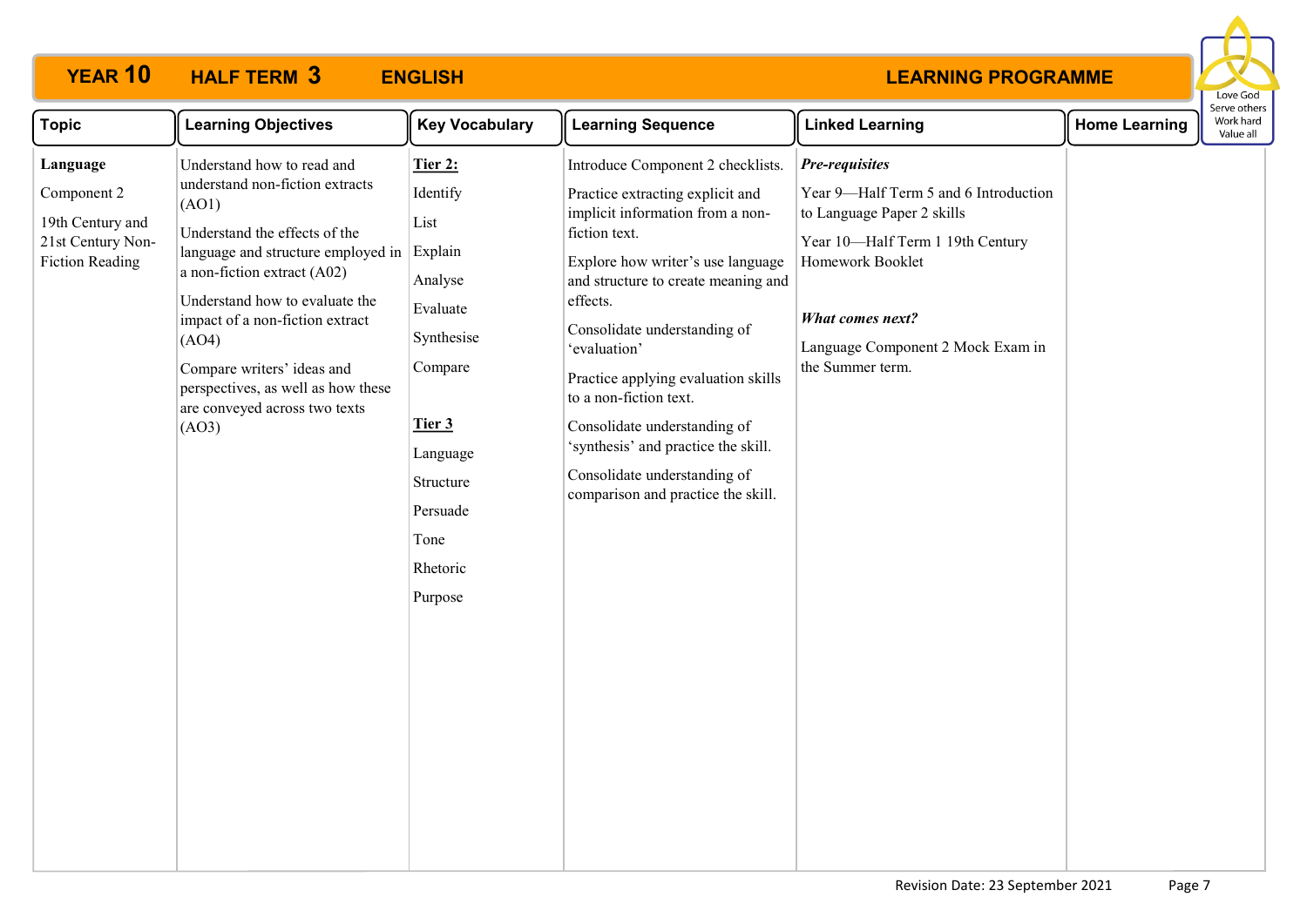

| <b>Topic</b>                                                    | <b>Learning Objectives</b>                                                                                                                                                                           | <b>Key Vocabulary</b>                                                                                                                                                                                                                                                                                                                                                        | <b>Learning Sequence</b>                                                                                                                                                                                                  | <b>Linked Learning</b>                                                                                                                                                                                                                                                             | <b>Home Learning</b>                                                                                                                                                                                                      | serve otner<br>Work hard<br>Value all |
|-----------------------------------------------------------------|------------------------------------------------------------------------------------------------------------------------------------------------------------------------------------------------------|------------------------------------------------------------------------------------------------------------------------------------------------------------------------------------------------------------------------------------------------------------------------------------------------------------------------------------------------------------------------------|---------------------------------------------------------------------------------------------------------------------------------------------------------------------------------------------------------------------------|------------------------------------------------------------------------------------------------------------------------------------------------------------------------------------------------------------------------------------------------------------------------------------|---------------------------------------------------------------------------------------------------------------------------------------------------------------------------------------------------------------------------|---------------------------------------|
| Literature<br>19th Century Novel:<br>A Christmas Carol<br>(AO2) | Understand the key ideas and<br>themes of the play (AO1)<br>Understand the effects of the<br>language and structure of the play<br>Understand the social and historical<br>context of the play (AO3) | Tier 2<br>Identify, analyse,<br>explain, evaluate<br>Tier 3<br>Christmas Spirit<br>Selfishness<br>Ignorance /Want<br>Family<br>Death<br>Responsibility<br>Redemption<br>Supernatural<br><b>Industrial Revolution</b><br>Poverty<br>Work Houses<br>Ragged Schools<br>Christianity<br>Pathetic fallacy<br>Symbolism<br>Hyperbole<br>Personification<br><b>Staves</b><br>Simile | [erExploration of the Victorian<br>context.<br>Reading of the novel combined<br>with plot, character and theme<br>activities.<br>Activities focusing on Dickens' use<br>of language and structure<br>throughout the play. | Pre-requisites<br>Year 8-Half Term 2 Short Stories-<br>skills including inference and character<br>analysis.<br>Year 7-Half Term 3 Novel Study-the<br>skills needed to study a whole novel.<br><b>What comes next?</b><br>Literature Paper 1 Mock Exam in Year<br>11, Spring Term. | 21st Century Non-fiction<br>Writing Booklet.<br>Independent research of<br>Victorian England.<br>Revision tasks of units<br>completed so far: Language<br>Components 1 and 2; An<br>Inspector Calls; Poetry<br>Anthology. |                                       |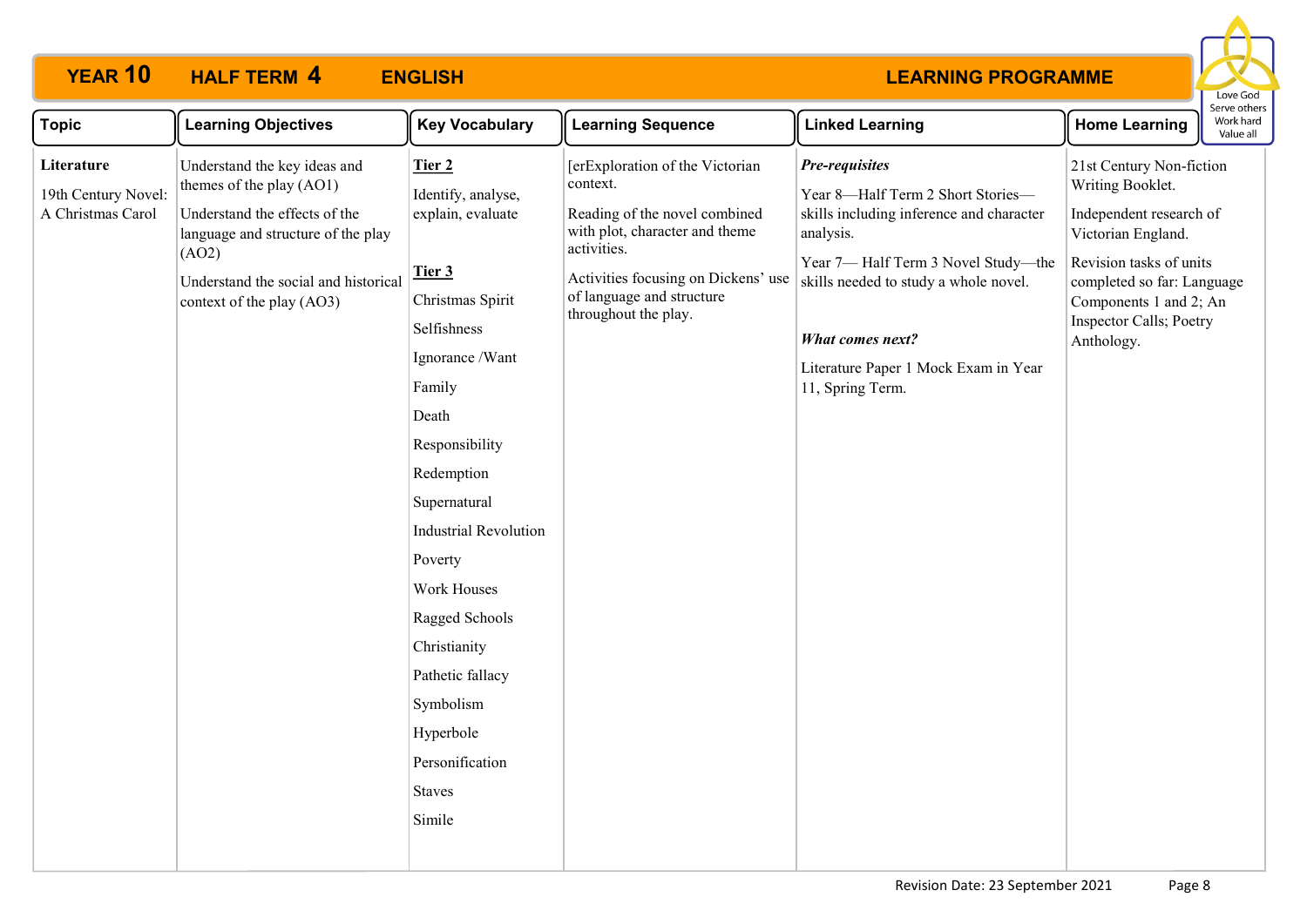

| <b>Topic</b>                                           | <b>Learning Objectives</b>                                                                                                                                                                                    | <b>Key Vocabulary</b>                                                                                                                                                                                                                                                                                                                                                        | <b>Learning Sequence</b>                                                                                                                                                                                                                              | <b>Linked Learning</b>                                                                                                                                                                                                                                                             | <b>Home Learning</b>                                                                                                                                                                                                   | וסו עם טנוופו<br>Work hard<br>Value all |
|--------------------------------------------------------|---------------------------------------------------------------------------------------------------------------------------------------------------------------------------------------------------------------|------------------------------------------------------------------------------------------------------------------------------------------------------------------------------------------------------------------------------------------------------------------------------------------------------------------------------------------------------------------------------|-------------------------------------------------------------------------------------------------------------------------------------------------------------------------------------------------------------------------------------------------------|------------------------------------------------------------------------------------------------------------------------------------------------------------------------------------------------------------------------------------------------------------------------------------|------------------------------------------------------------------------------------------------------------------------------------------------------------------------------------------------------------------------|-----------------------------------------|
| Literature<br>19th Century Novel:<br>A Christmas Carol | Understand the key ideas and<br>themes of the play (AO1)<br>Understand the effects of the<br>language and structure of the play<br>(AO2)<br>Understand the social and historical<br>context of the play (AO3) | Tier 2<br>Identify, analyse,<br>explain, evaluate<br>Tier 3<br>Christmas Spirit<br>Selfishness<br>Ignorance /Want<br>Family<br>Death<br>Responsibility<br>Redemption<br>Supernatural<br><b>Industrial Revolution</b><br>Poverty<br>Work Houses<br>Ragged Schools<br>Christianity<br>Pathetic fallacy<br>Symbolism<br>Hyperbole<br>Personification<br><b>Staves</b><br>Simile | Exploration of the Victorian<br>context.<br>Reading of the novel combined<br>with plot, character and theme<br>activities.<br>Activities focusing on Dickens' use<br>of language and structure<br>throughout the play.<br><b>Essay Writing Skills</b> | Pre-requisites<br>Year 8-Half Term 2 Short Stories-<br>skills including inference and character<br>analysis.<br>Year 7-Half Term 3 Novel Study-the<br>skills needed to study a whole novel.<br><b>What comes next?</b><br>Literature Paper 1 Mock Exam in Year<br>11, Spring Term. | Language Component 1<br>Homework Booklet.<br>Independent research of<br>Victorian England.<br>Revision tasks of units<br>completed so far: Language<br>Components 1 and 2; An<br>Inspector Calls; Poetry<br>Anthology. |                                         |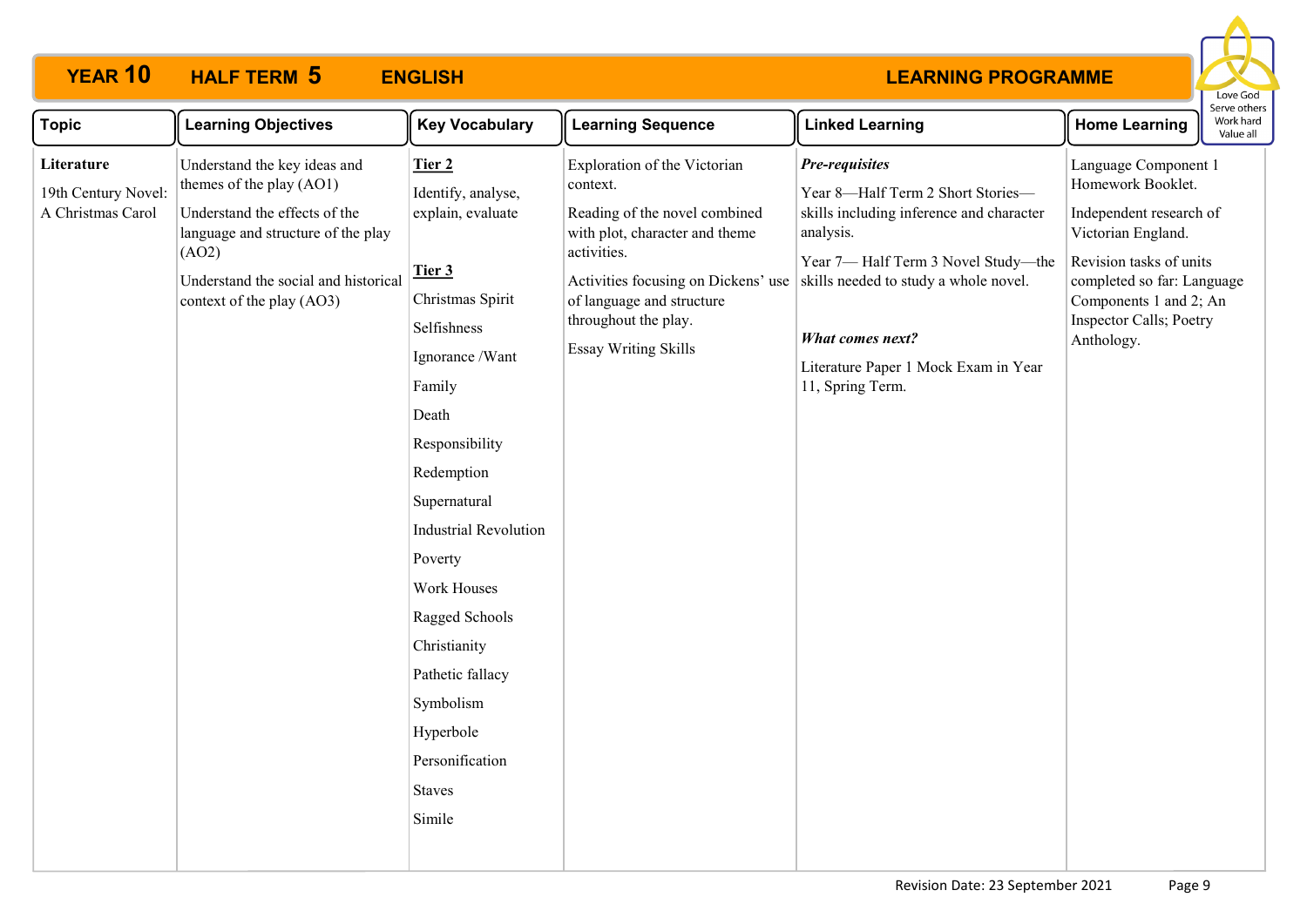

| <b>Topic</b>                                        | <b>Learning Objectives</b>                                                                                                                                                                                                                                          | <b>Key Vocabulary</b>                                                                                                                                                                                                                                                                        | <b>Learning Sequence</b>                                                                                                                                             | <b>Linked Learning</b>                                                                                                                                                                                                               | <b>Home Learning</b>                                                                                              | serve other:<br>Work hard<br>Value all |
|-----------------------------------------------------|---------------------------------------------------------------------------------------------------------------------------------------------------------------------------------------------------------------------------------------------------------------------|----------------------------------------------------------------------------------------------------------------------------------------------------------------------------------------------------------------------------------------------------------------------------------------------|----------------------------------------------------------------------------------------------------------------------------------------------------------------------|--------------------------------------------------------------------------------------------------------------------------------------------------------------------------------------------------------------------------------------|-------------------------------------------------------------------------------------------------------------------|----------------------------------------|
| Literature<br>Poetry Anthology<br>and Unseen Poetry | Understand the key ideas and<br>themes of the play and links<br>between texts (AO1)<br>Understand the effects of the<br>language and structure of the play<br>(AO2)<br>Understand the social and historical<br>context of the play and links<br>between texts (AO3) | Tier 2<br>Compare and<br>contrast, analyse,<br>explain, identify<br>Tier 3<br>Enjambment<br>form<br>caesura<br>rhyme scheme<br>stanza<br>tone<br>simile<br>metaphor<br>Personification<br>iambic pentameter<br>iuxtaposition<br>monologue<br>rhyming couplet<br>sibilance<br>sonnet<br>volta | Exploring different ways of<br>planning poetry comparisons.<br>Exploring sample answers.<br>Essay writing skills for comparison<br>essay.<br>Exploring unseen poems. | Pre-requisites<br>Year 8-Half Term 1 Identity Poetry-<br>comparing poems.<br>Year 8-Half Term 5 Unseen Poetry-<br>the skills needed to analyse and unseen<br>poem<br>What comes next?<br>Literature Paper 2 Mock Exam Half<br>Term 6 | Language Component 1<br>Homework Booklet.<br>Independent revision<br>activities for all units covered<br>to date. |                                        |